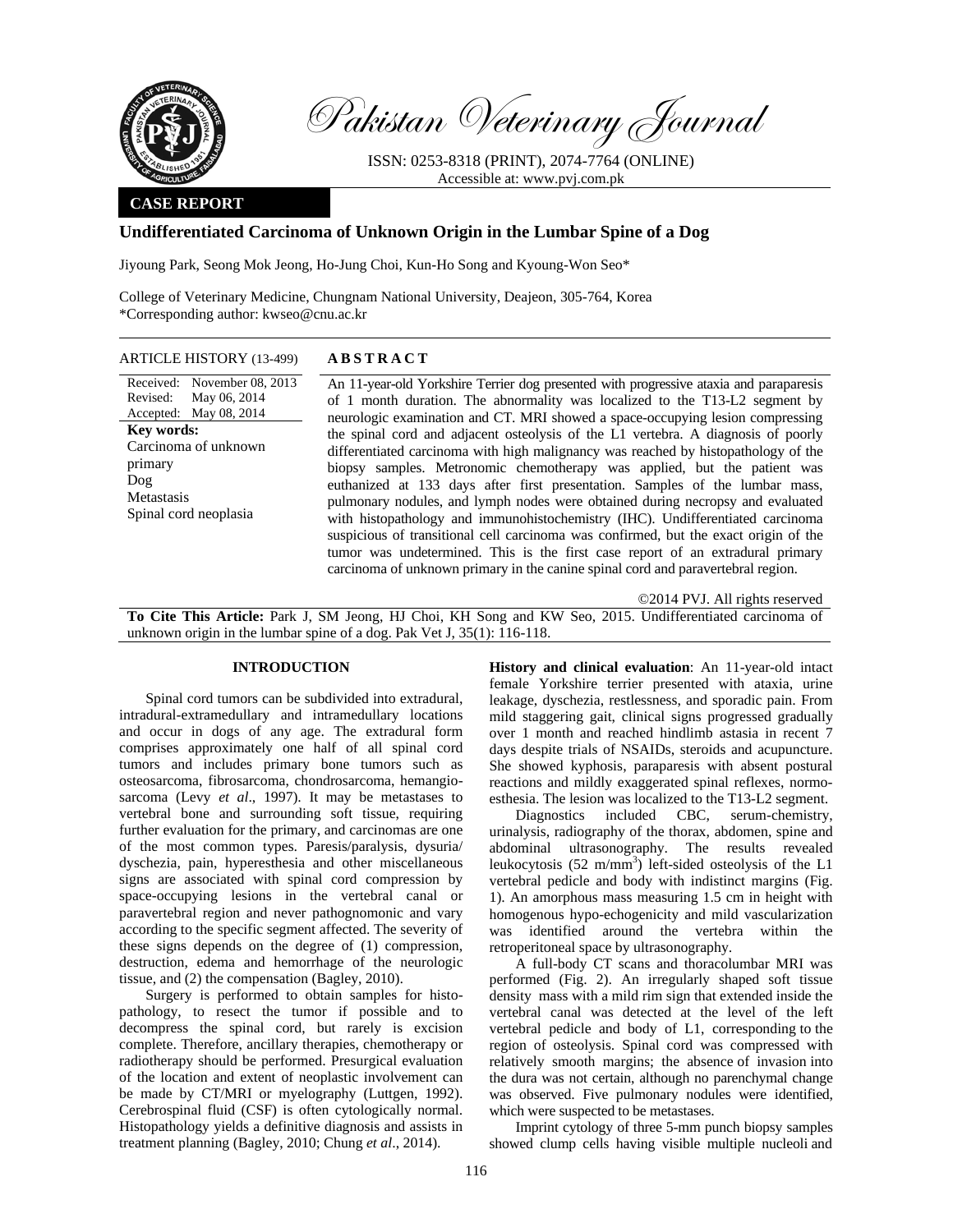

**Fig. 1:** Thoracolumbar radiographs at first presentation. Decreased opacity of first lumbar vertebral body (A) and soft tissue-opacity mass (B). Before euthanasia (C) The vertebral discontinuity is distinct; L1 and L2 vertebrae are completely unidentifiable, while T13 is nearly obliterated and the cranial part of L3 (\*) also exhibits severe osteolysis.



**Fig. 2:** Pre- and post-contrast CT images (A, B) and T2-weighted MRI images (C, D) showing osteolysis of the L1 vertebral body and pedicle and the massive lesion occupying the ventral of the vertebra. The mass extends to the vertebral canal and compresses the spinal cord.

cytoplasm containing secretory material (Fig. 3). A diagnosis of unidentified metastatic carcinoma with two or more mitotic figures per high power field (HPF) was reported by the pathologist with assessment that this case was not considered to be a primary spinal or vertebral neoplasia. Brain MRI and CSF analysis were conducted but no abnormalities were found.

**Treatment:** The owner did not consent to surgical debulking or conventional chemotherapy. Palliative care and metronomic chemotherapy were chosen, using cyclophosphamide (12.5 mg/m<sup>2</sup>, SID) and piroxicam (0.3) mg/kg, SID). With episodic complaint of pyrexia and pain, NSAID, tramadol and fentanyl were prescribed and adjusted as needed*.* However, the patient's condition continued to deteriorate, and she showed flaccid paraplegia with anesthesia, prominent outward growth of the mass.

Humane euthanasia was elected at 19 weeks as severe cachexia, acute ascites and lymphedema of caudal half. The patient's mobility and comfort were severely affected. Vertebral column discontinuity due to complete osteolysis of T13, L1 and L2 was noted on radiographs (Fig. 1-C).



**Fig. 3:** Cytology of the mass with H&E stain (A, B; x1000).



**Fig. 4:** Gross appearance (A) and cut surface (B) of the mass.



**Fig. 5:** Histopathologic examinations. (H&E) and immunohistochemistry (C; pan-cytokeratin, D; vimentin)

**Necropsy and histopathologic findings:** At necropsy, the mass measured 6 x 5 x 4 cm was well-circumscribed by paravertebral muscle fascia (Fig. 4-A) and occupied from T12 to L4 segments and held the separated bony columns to one another. The cut surface appeared coarse, mottled dark-red (Fig. 4-B). Spinal cord maintained its continuity with corrugated running and mild bulging at the level of osteolysis. Tissues of spinal cord, muscle fibers and neoplastic lesion were entwined and adhered. Numerous nodules in the lung lobes but no neoplastic findings in any other organs were observed. Samples were obtained from the paravertebral/spinal lesion, pulmonary nodules and tracheobronchial, lumbar and medial iliac lymph nodes.

Histopathologic examination (IDEXX laboratories, USA) confirmed the presence of epithelial neoplastic cells that reported as moderately pleomorphic, forming confluent nests or cords and exhibiting a scant to moderate amphophilic cytoplasm and variably sized oval, rounded or slightly angular nuclei, with multiple prominent nucleoli (Fig. 5A & 5B). Neural tissue, possibly spinal cord, was evident at the edge of the specimen. The mitotic index was 6 per HPF. The neoplastic cells in the lung nodules and lymph nodes exhibited similar characteristics. Immunohisto-pathologic stain of the mass showed strong immuno-reactivity with pan-cytokeratin while negative